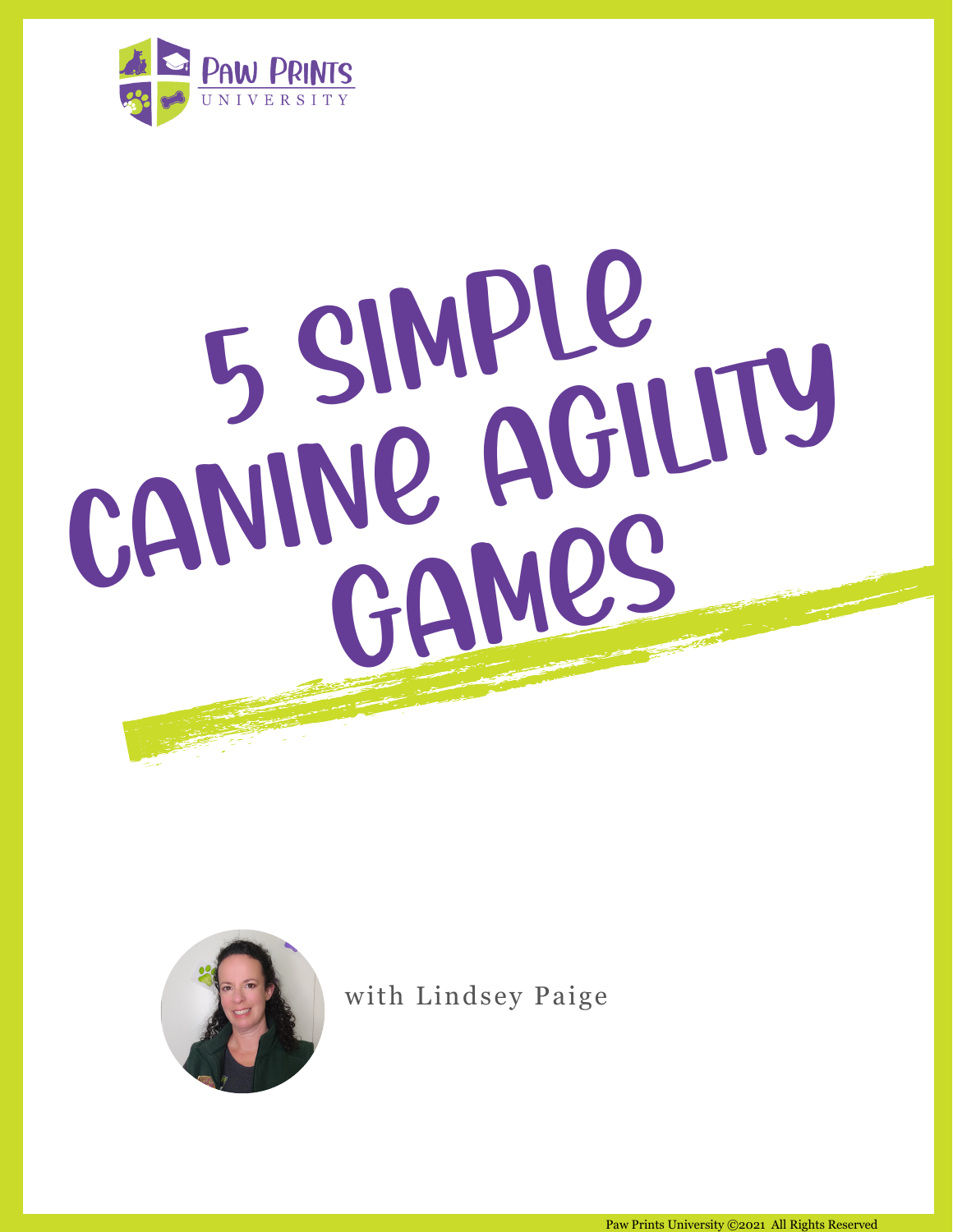### **CONTENTS**

- AGILITY JUMP 1.
- WEAVE POLES 2.
- BOX POSE 3.
- TUNNEL, BALL PIT, OR HULA HOOP JUMP 4.
- BALANCE BEAM OR BALANCE BALL 5.

Let's make training fun for you AND your canine companion!

We have several core activities and two advanced activities.

We are going to use regular household items for the basic agility course.

Once you have mastered the basics, feel free to check out the advanced activities that may require purchases and assembly.

#### ITEMS NEEDED

- Broom handle, hockey stick, OR pool noodle
- Two chairs with foot rails
- Medium size box
- Crate pad or small blanket/towel
- 4 rolls of paper towels OR 4 2-liter bottles
- Blanket
- Large Box, Laundry Basket, or Under bed storage container
- Hula Hoop
- Kids Tunnel
- Kiddie Pool
- Plastic ball pit balls

#### PREPARATION

Decide which activities you want to do first. Have your kids help you gather items around the house to get started.Make sure that all materials are safe with no jagged or sharp edges. Also, avoid using glass or other breakable items that could injure you or your animals during play.

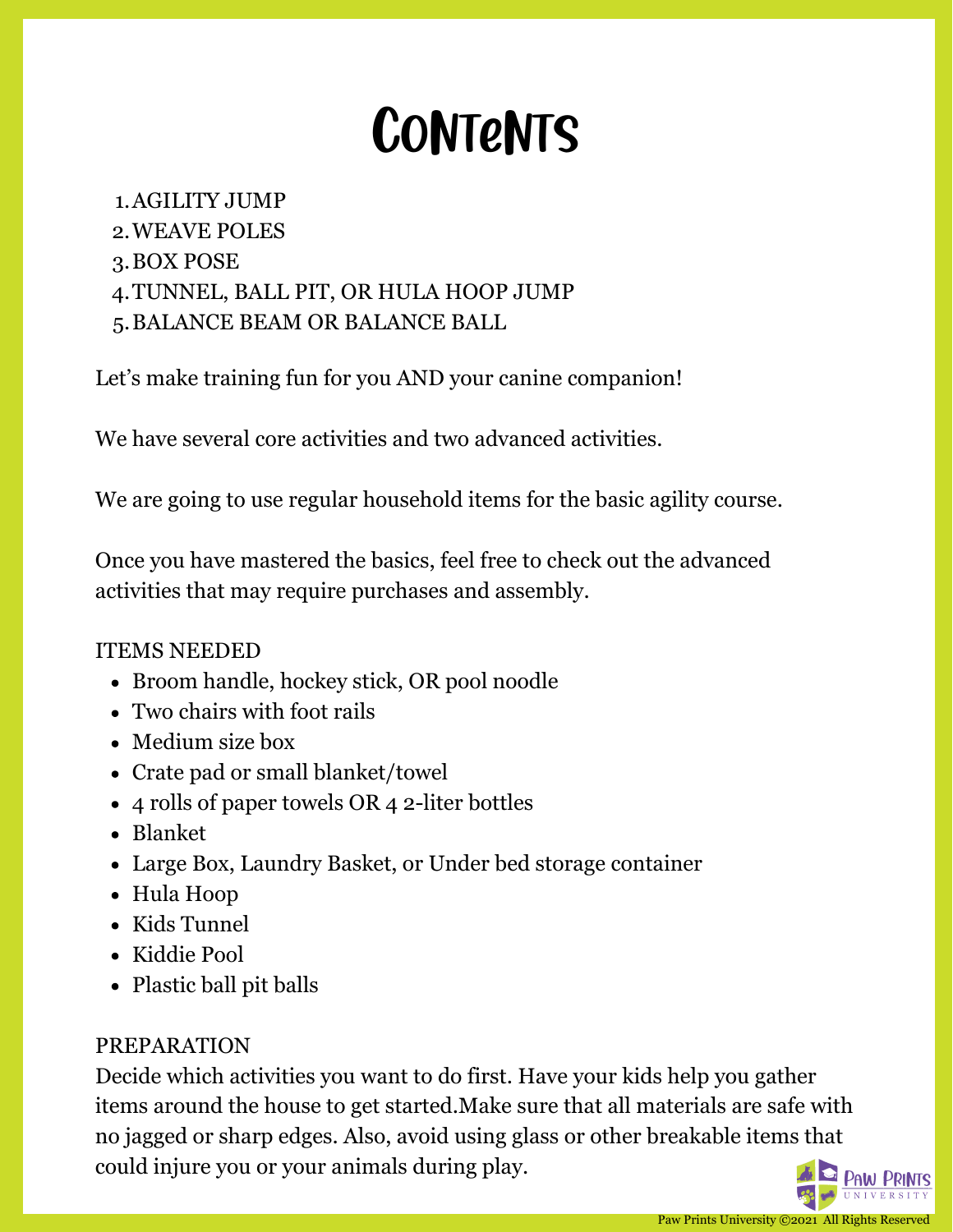### Agility Jump

- Take broom handle, pool noodle or hockey stick and rest it on the foot rails 1. of two chairs. Make sure the broom handle is only a few inches off the ground.
- Lure your puppy over to the area with treats. 2.
- Stand on one side of the bar and lure your puppy over the bar. 3.
- When he jumps over the bar, reward with a treat. REPEAT and have fun! 4.

PLEASE NOTE: Make sure the bar is low to the ground to begin no matter the size of your dog. Only raise the bar as high as their chest and consult with a trainer or vet about any concerns you may have regarding hip and joint development in regards to repeatedly jumping higher than a few inches off of the ground.

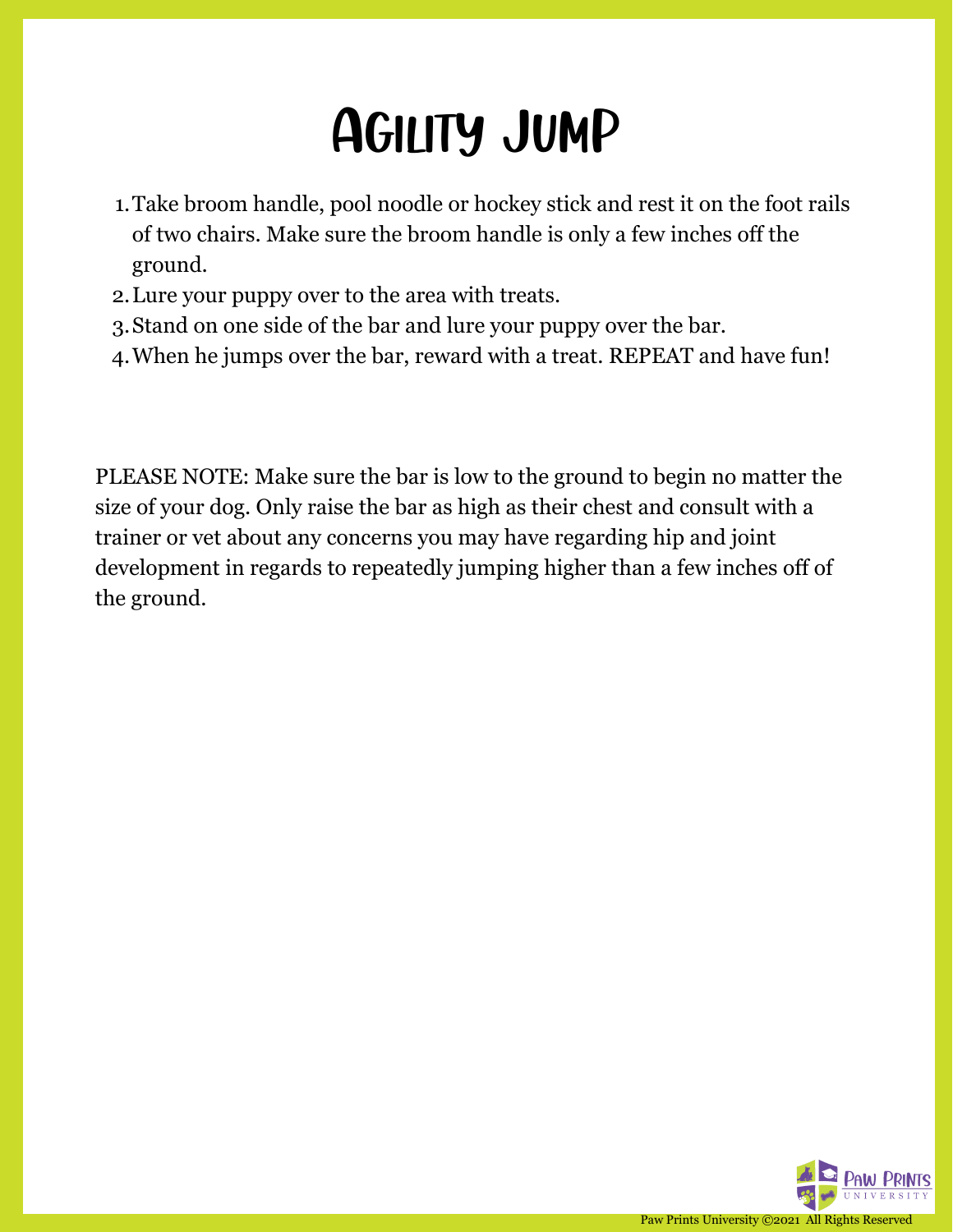# Weave Poles

- Use four tall household items like 2-liter bottles or paper towel rolls 1.
- Place the items on the floor in a staggered line across the floor. 2.
- Lure your puppy between the poles with a high value treat 3.
- Once your puppy is comfortable going through the weave poles, you can 4. rearrange the poles so that they are in a straight line.
- Eventually, you can lure them with your hand with NO treats in your hand. 5.
- And the final step is adding in a hand signal or verbal cue to indicate that 6. you want them to WEAVE.

# Box Pose

- 1. Use a medium sized box that is heavy enough to handle the weight of your puppy. You can use a plastic under bed sized container for example. The box should be no higher than chest height for your dog.
- 2. Cover the box with a soft crate pad or blanket.
- Make sure the covering is secure to avoid slipping. 3.
- 4. Invite your dog to come up onto the box with a food lure.
- 5. This is a great time to reinforce the cue PLACE.

Now that you have three basic agility stations set up, you can link them all together for a fun obstacle course for you and your puppy to practice together.

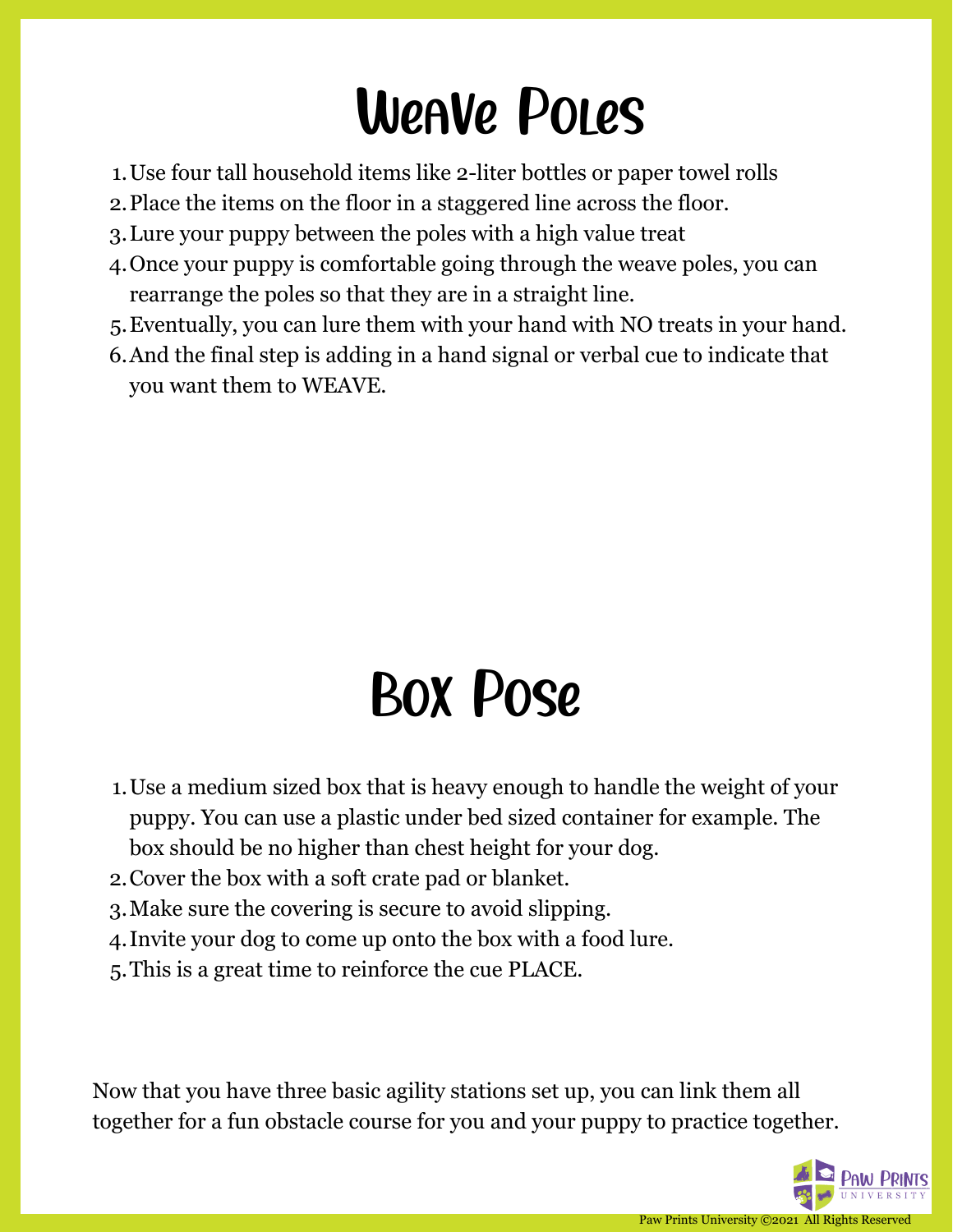# Tunnel, Ball Pit, Hula Hoop Jump

If you have hula hoops, tunnels, or plastic ball pits, you can add even more to your agility course for your puppy. Make sure to have fun and bond with your puppy safely and successfully!

### **TUNNEL**

You can use a simple child's tunnel or get a larger tunnel specifically designed for dogs. Lure your dog in and around the tunnel with treats. Introduce slowly to reduce any FAS (fear anxiety stress) with new items.

# Ball Pit

Ball pits are so much fun and super versatile. You can use a kiddie pool, a laundry basket, a large box or other large container. Use plastic ball pit balls, tennis balls, or toys to fill up the space. You can sprinkle in some kibble or treats for a fun enrichment activity for your dog.

# Hula Hoop Jump

This is similar to the AGILITY JUMP using a HULA HOOP.

- 1. Hold the hula hoop up on its side, resting on the ground and encourage your dog to walk through it. Lure with a treat.
- Once they walk through the hoop comfortably, you can increase the 2. difficulty by raising it up off the ground, one inch at a time.
- Make sure to keep the jump no higher than chest height. 3.

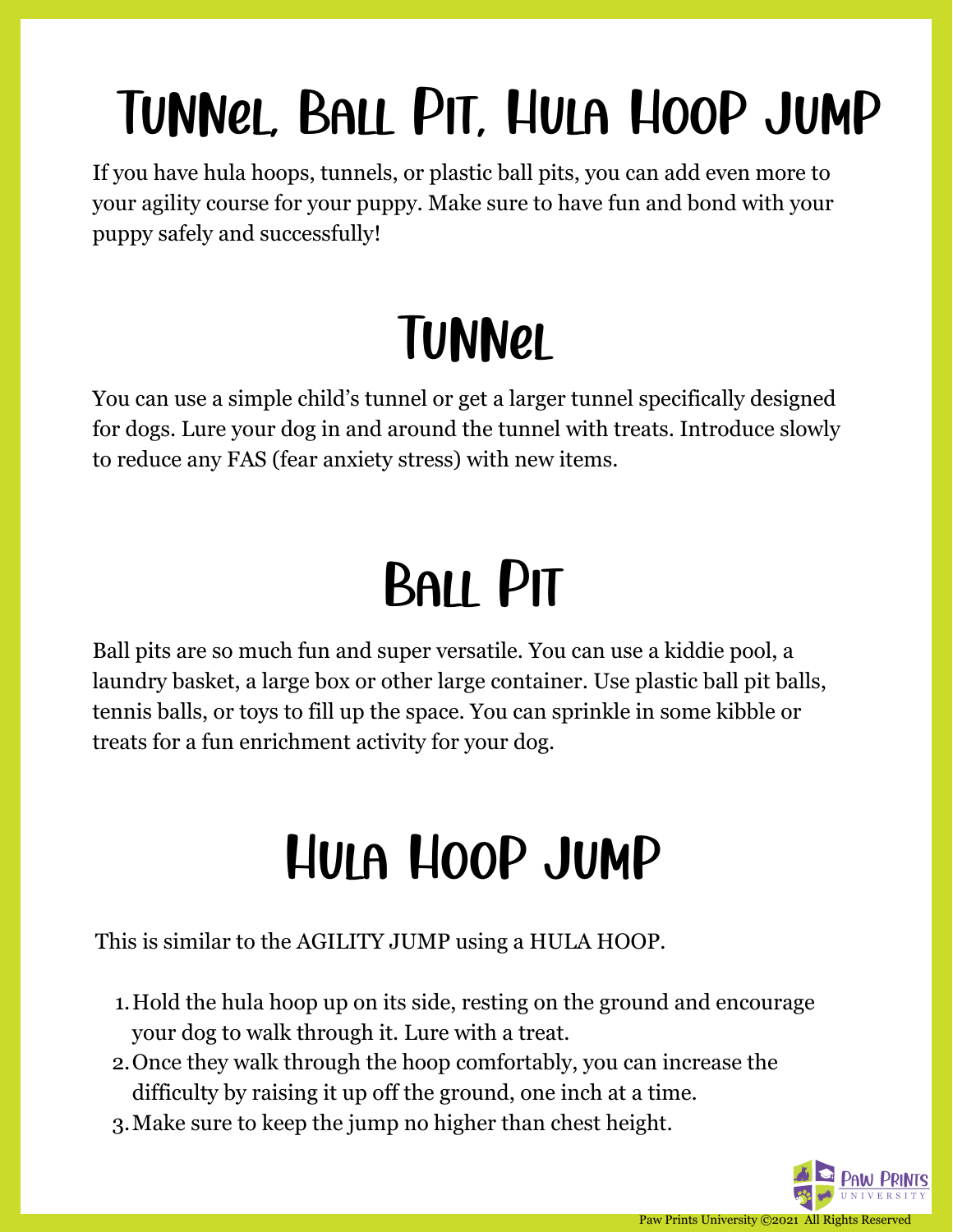# Advanced Agility Games

For these two activities, you may need to purchase materials

### Balance Beam

Dogs benefit from learning balance skills just as humans do. The balance beam is a great way to establish these skills while building self-confidence.

#### PREPARATION

- Start with a wooden beam that is about 12-24 inches wide and 7-10 feet long and maximum of 12 inches off of the ground.
- Ensure that it is slip proof by adding rubber matting secured to the wooden board.
- Use cinder blocks to get it to the proper height.
- You can also train your dog to jump over the board as in the AGILITY JUMP activity.

#### STEP BY STEP

- Make sure you have high value treats in your treat pouch 1.
- Lead your dog over to the balance beam 2.
- When he hops up on to the beam, give an indicator like "YES" and treat 3. right away.
- You can teach the verbal cue, "PAWS UP" or visual cue of an open hand 4. lifting straight up.
- 5. Keep the beam low to the ground to begin in case your dog falls off.
- 6. If your dog jumps off before getting to the other end, ignore and start again.
- 7. Reward your dog when they get all the way to the other end of the beam.